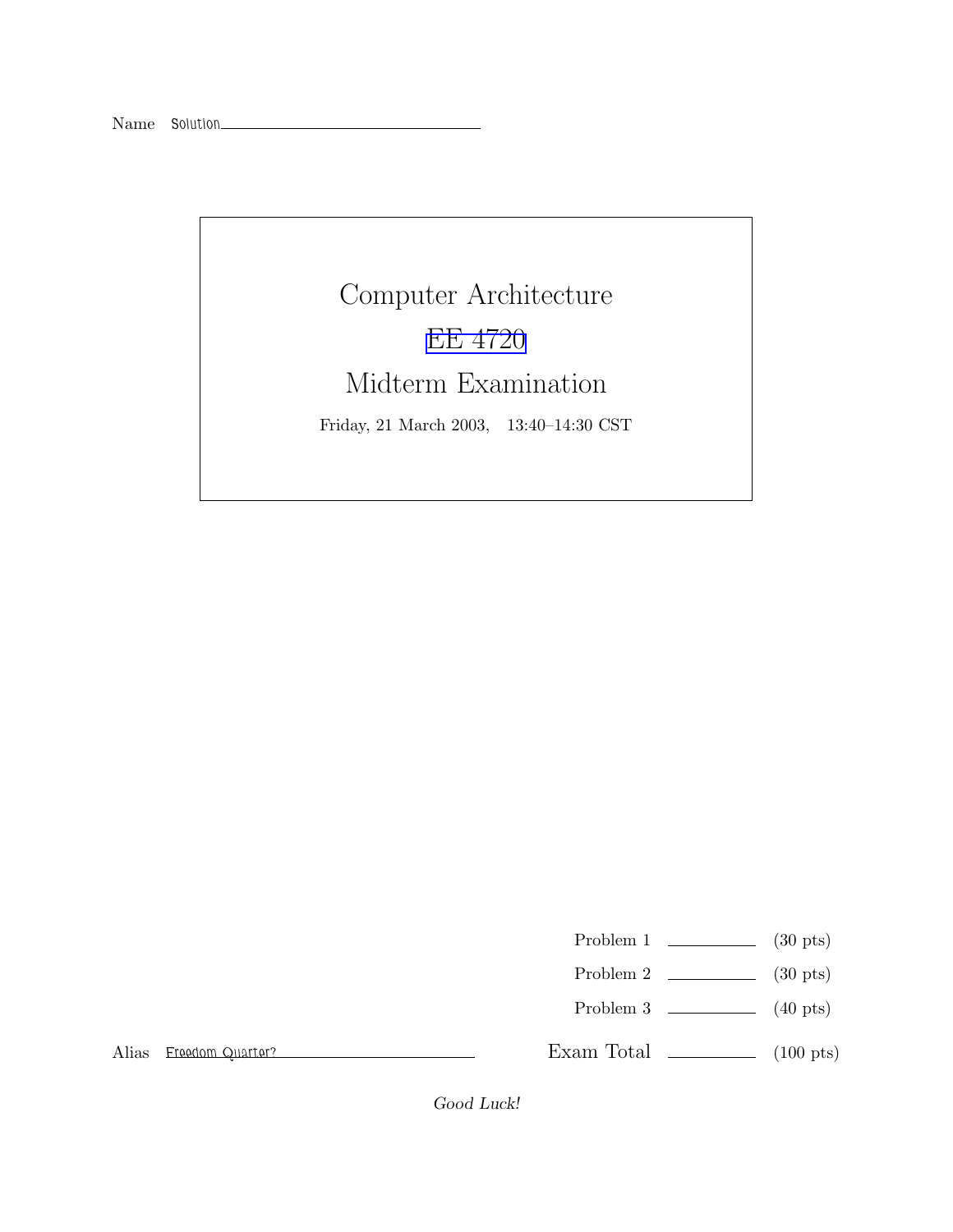Problem 1: In the diagram below certain wires are labeled with cycle numbers and values that will then be present. For example,  $\vert \text{C5:8} \vert$  indicates that at cycle 5 the pointed-to wire will hold an 8. Other wires are labeled just with cycle numbers, indicating that the wire is used at that cycle. There are no stalls during the execution of the code.[30 pts]

Write a program consistent with these labels.

The branch is taken. Use labels for branch targets and label the target line.

Show the address of every instruction.

Fill in every register number that can be determined and use  $r10$ ,  $r11$ , etc. for other register numbers.



The solution appears below. One unusual feature is the branch. That the instruction in ID at cycle 2 is a branch can be determined by signal on the PC mux,  $\vert$  C2:0x1008  $\vert$ . The signal indicates that the branch target is 0x1008 which happens to be the delay slot instruction, and so the add executes twice, once as the delay slot instruction and once as the target. (The  $CO:0x1000$  indicates that the first instruction's address is  $0x1000$ .)

Grading Notes: Most people got this substantially correct. One relatively common error was omitting the branch.

The problem as given did not specify that there was a branch. Also, as given there was nothing to indicate that the branch was taken and so a solution with a not-taken branch was correct.

```
Solution: Note that the add is executed twice.
     Cycle 0 1 2 3 4 5 6 7 8
0x1000 lw $7, 20($10) IF ID EX ME WB
0x1004 bgt $11, TARG IF ID EX ME WB
TARG:
0x1008 add $8, $7, $8 IF ID EX ME WB
0x1008 add $8, $7, $8 IF ID EX ME WB [sic]
0x100c sw $8, 16($12) IF ID EX ME WB
     Cycle 0 1 2 3 4 5 6 7 8
```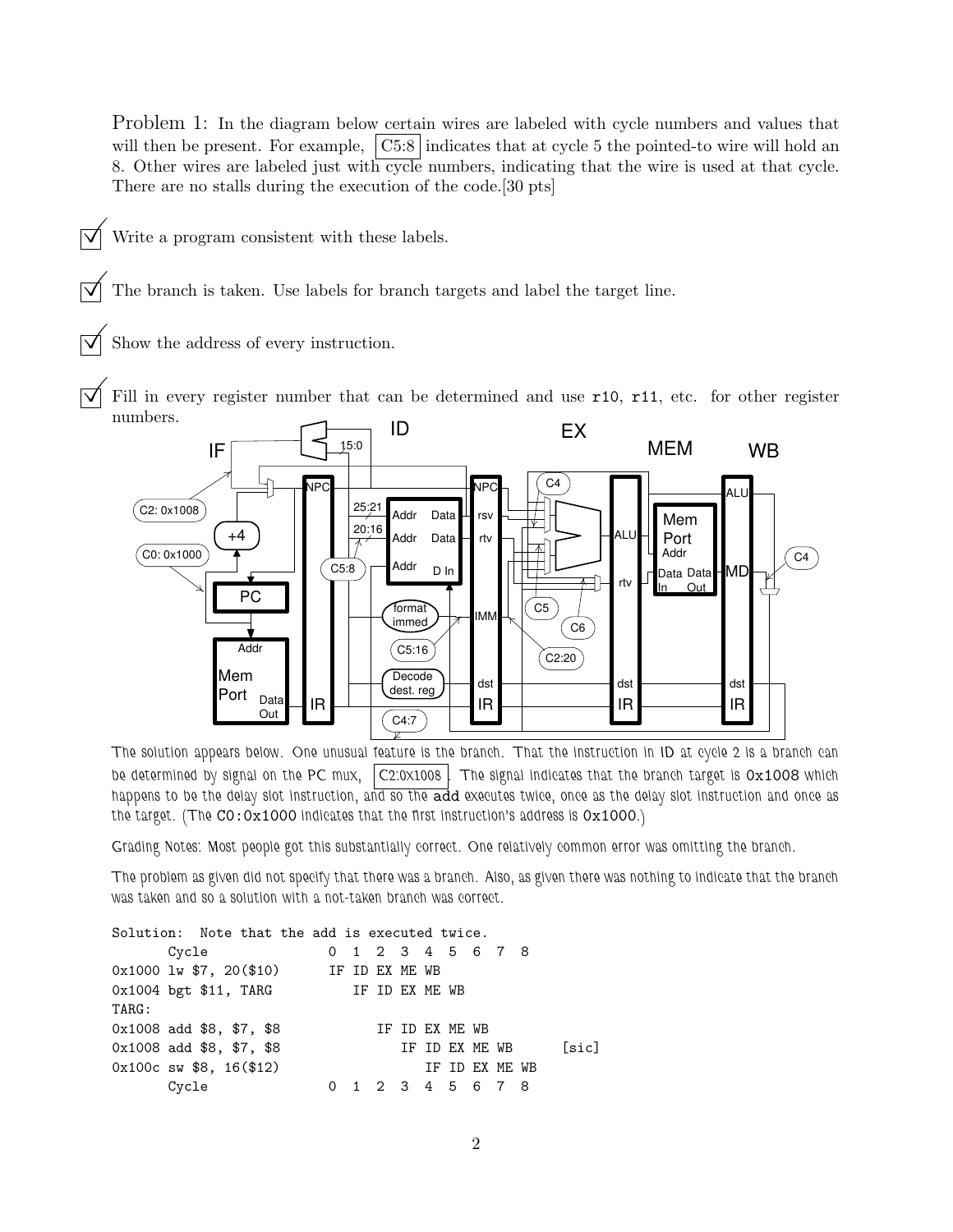Problem 2: The CISC-A ISA is making its world premier in this exam!

- It has 32 integer registers (the MIPS names can be used) and the address size is 32 bits.
- Each operand in each instruction can use any appropriate addressing mode, including register, immediate, and the full range of memory addressing modes described in class.
- Instructions are variable size, the entire first byte is the opcode.

(a) Re-write the code below in CISC-A, making up appropriate instructions as needed. [10 pts]

 $\vec{\nabla}$  Take advantage of CISC-A's characteristics to reduce code size within the loop (primary goal) and outside the loop (secondary goal). (See the next problem.)

Take advantage of: the available addressing modes (memory, register, and immediate), the variable instruction size, and operand flexibility.

 $\boxed{\bigtriangledown}$  A correct solution includes at least three big-improvement-over-MIPS instructions.

©Identify non-MIPS addressing modes used.

```
lui $t0, 0x1234
 ori $t0, $t0, 0x5678
 lw $t2, 0($s0)
 lw $t2, 0($t2)
 addi $t3, $t0, 0x1000
LOOP:
 lw $t1, 0($t0)
 addi $t0, $t0, 4
 bne $t0, $t3 LOOP
 add $t2, $t2, $t1
mov $t0, 0x12344578 # Uses 32-bit immediate.
mov $t2, @($s0) # Uses memory-indirect addressing.
 add $t3, $t0, 0x1000
LOOP:
add $t2, $t2, ($t0)+ # Uses autoincrement addressing in an arithmetic insn.
bneq $t0,$t3 LOOP # No delayed branches.
```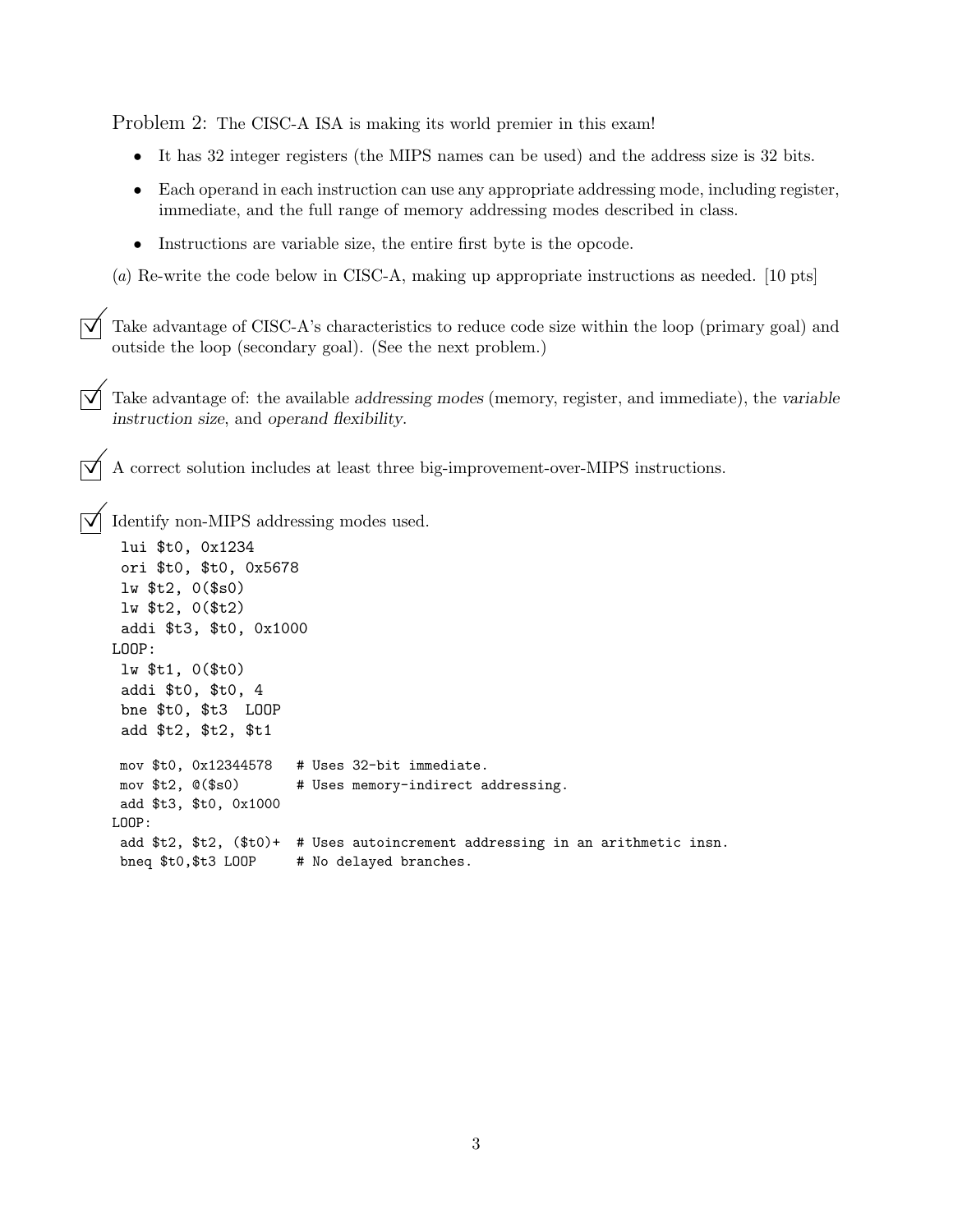(b) Describe a possible coding for three of the CISC-A instruction used above. Don't choose three similar instructions. [10 pts]

 $\overrightarrow{\mathsf{M}}$  It should be obvious (to a computer engineer) that the full range of operands is available.

 $\overrightarrow{\mathsf{M}}$  The coding must follow the  $\bullet$  bulleted  $\bullet$  points above.

 $\triangledown$  Instruction size should be small, though not the absolute minimum size.

Coding:

Every instruction consists of an opcode byte followed by zero or more sets of operand bytes. Each set of operand bytes specifies information about an operand (destination or one of the sources).

opcode OPINFO1 [OPEXT1] [IMMED1] OPINFO2 [OPEXT2] [IMMED2] ...

The first operand byte is OPINFO which is split into a 3-bit MODE field and a 5-bit NUM field. The MODE field specifies the addressing mode (see table) and the NUM might specify a register number, an immediate size, or something else. The OPEXT field is only used by some addressing modes as an extension of the MODE field (since the MODE field is only 3 bits it cannot specify all the addressing modes needed). The IMMED field, if present, holds an immediate, with the size specified in the size specified in OPINFO and possibly OPEXT.

MODE field values.

- 0: Register, NUM field holds register number.
- 1: Immediate, NUM field holds size and padding of immediate. The immediate itself is in the next NUM bytes.
- 2: Register indirect, NUM holds register number.
- 3: Register indirect autoincrement, NUM holds register number.
- 4: Register indirect autodecrement, NUM holds register number.
- 5: Memory indirect, NUM holds register number.
- 6: Direct, address in next four bytes.
- 7: Additional modes, NUM has mode details.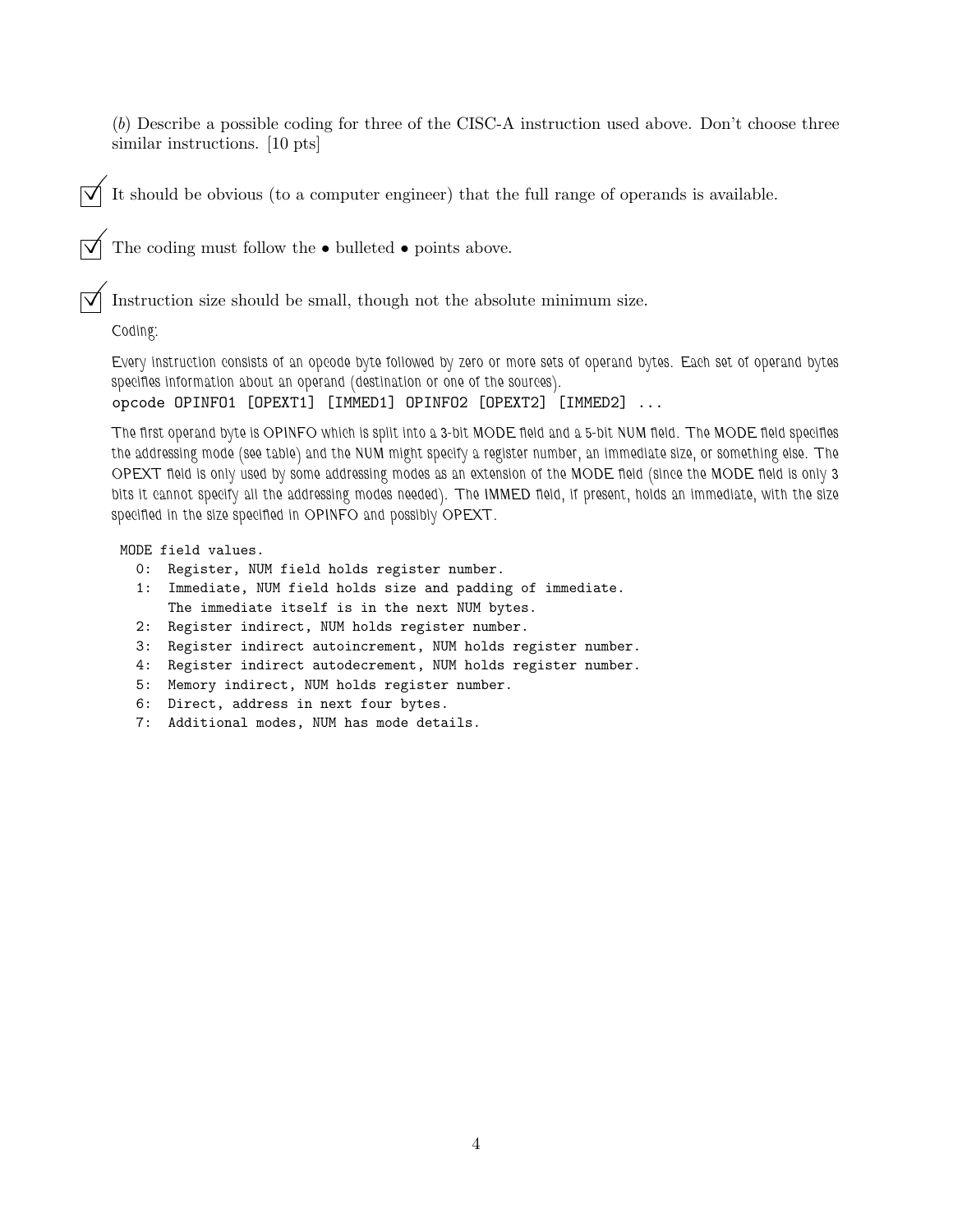Problem 2, continued: Consider a second ISA, CISC-B, which differs from CISC-A in the following RISCy ways:

- Only load and store instructions can access memory.
- Each instruction has a fixed set of operand types, for example, an addi might be limited to one register destination, one register source and one immediate source.
- CISC-B still has variable-size instructions.

(c) Show how one such instruction might be coded. Try to choose a good example from the problem above. [5 pts]

The coding should reflect and exploit CISC-B's operand restrictions.

Since the operand types are fixed there is no need for a MODE field. With the field omitted it is possible to specify three register operands in two bytes, rather than three bytes if each register number had to be accompanied by a MODE field.

(d) Show two program fragments: [5 pts]

Show a program fragment that would be smaller in CISC-B than CISC-A. (No more than four instructions.)

```
add $t0, $t1, $t2
# CISC-A Coding: opcode opinfo1 opinfo2 opinfo3 (Four bytes)
# CISC-B Coding: opcode rd-rs1-rs2 (Three bytes, rd-rs1-rs2 is two bytes.)
```
Show a program fragment that would be larger in CISC-B than CISC-A. (No more than four instructions.)

```
CISC-A:
add t0, t1, (t2) # Four bytes.
CISC-B:
load $t3, $t2) # Three bytes.
 add $t0, $t1, $t3 # Three bytes. (Total six bytes.)
```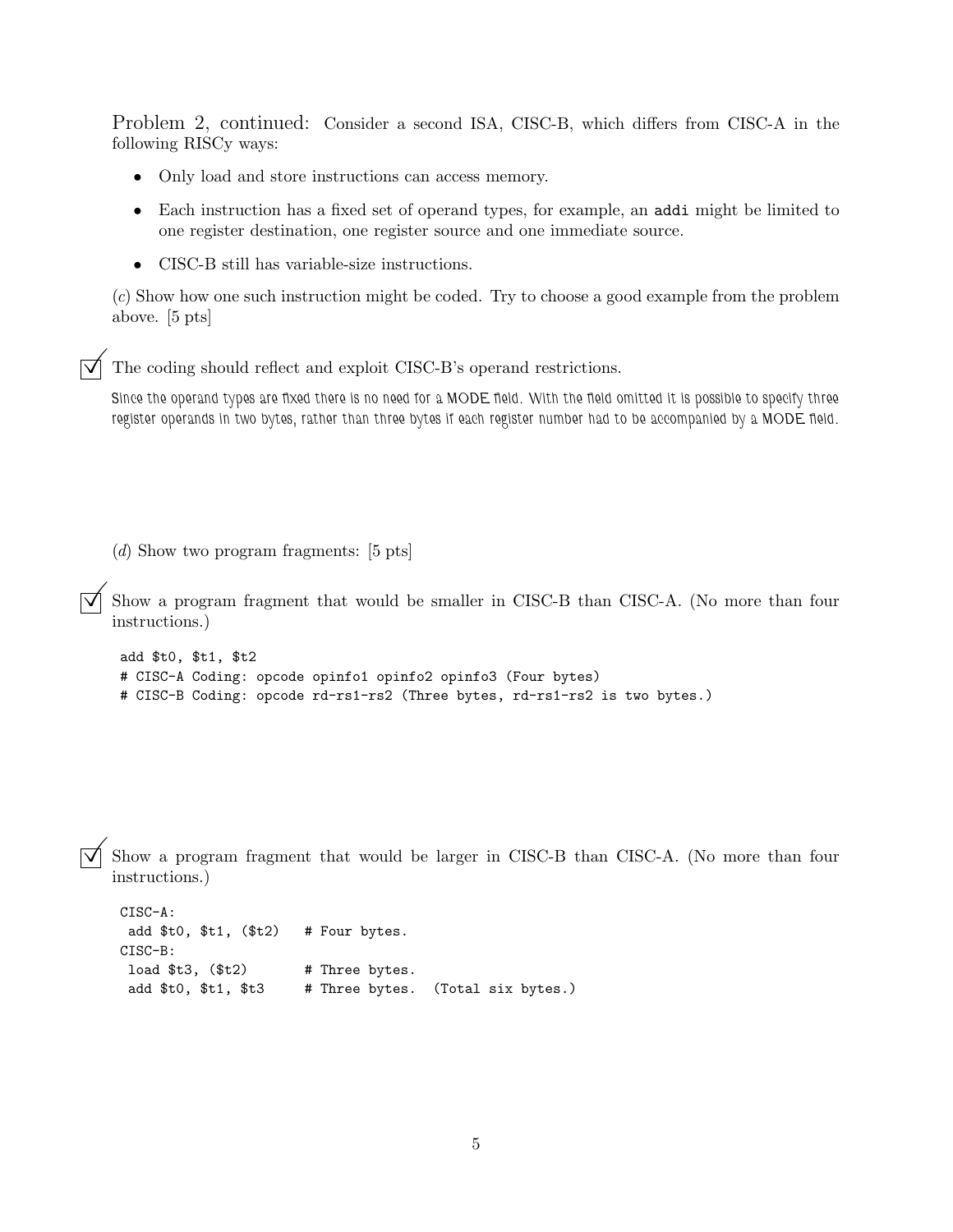Problem 3: Answer each question below.

(a) Answer the following optimization questions. [10 pts]

Explain the difference between front-end and back-end optimizations.

Back-end optimizations are performed at the machine-language level or close to it. Front-end optimizations are performed closer to the high-level language level.

 $\overline{\sqrt{\ }}$  Can typical front-end optimizations be performed by the back end? Explain using an example.

Yes. For example, dead-code elimination. The optimizer would remove instructions that write registers that are never read (before being written again).

 $\overrightarrow{\mathbf{q}}$  Can typical back-end optimizations be performed by the front end? Explain using an example.

No. Many of these optimizations are based on machine instructions, or something close to it. For example, instruction scheduling. Since machine instructions are chosen after front-end optimization is done, there is no way for the front end to schedule (re-arrange) instructions.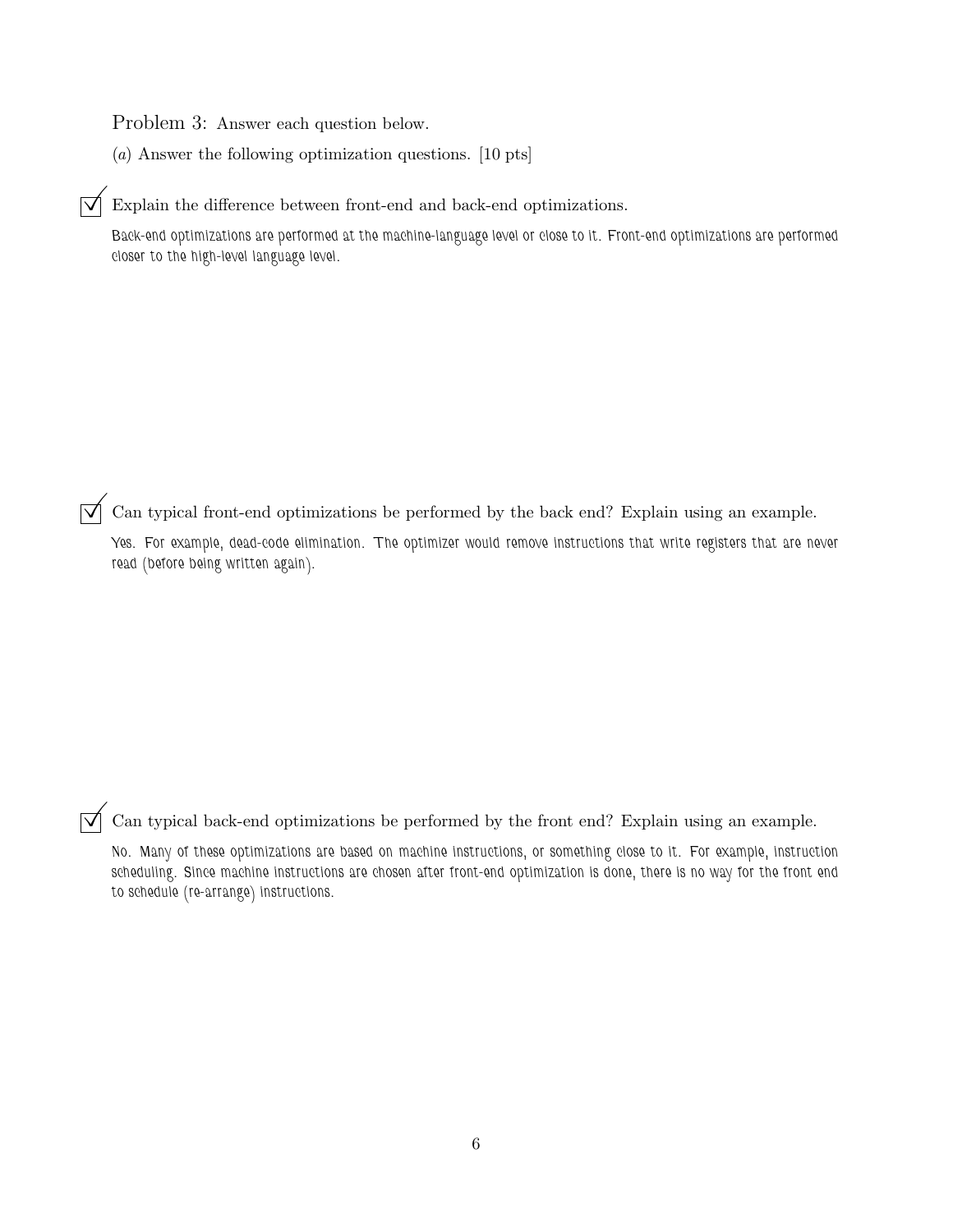(b) It is important to computer manufacturers to have high SPEC benchmark ratings. For each technique of improving SPEC ratings, describe whether it will work, and if it won't describe why not. [10 pts]

Try to have a favorable benchmark added to the suite by sending the name of the benchmark and a little something for their trouble (a bribe) to morally weak SPEC members. In the exam as given the sentence started "Have a favorable . . .".

Some SPEC members work for the competition so they would not be easy to bribe. Could Compaq bribe Dell into making poor computers? If bribery did work the system would be corrupt and of little value because SPEC results could not be trusted. Without an accepted and trusted way of measuring performance, manufacturers would have little incentive to improve it. Societies that cannot control bribery will be doomed to non-competitive industries.

© Modify the source code to the benchmarks, honestly improving performance on your system. It will not work because SPEC rules prohibit modifying source code.

© Modify your compiler so that it honestly produces faster benchmark executables.

This can be done, as long as the modified compiler is made available to the public (for free or as an ordinary product). If a company honestly improves its compiler it has every reason to make it available to their customers.

Grading Note: A common mistake was confusing compiler optimization switches with modifying the compiler itself.

Report results with certain benchmarks omitted.

Not allowed. All benchmarks must be used.